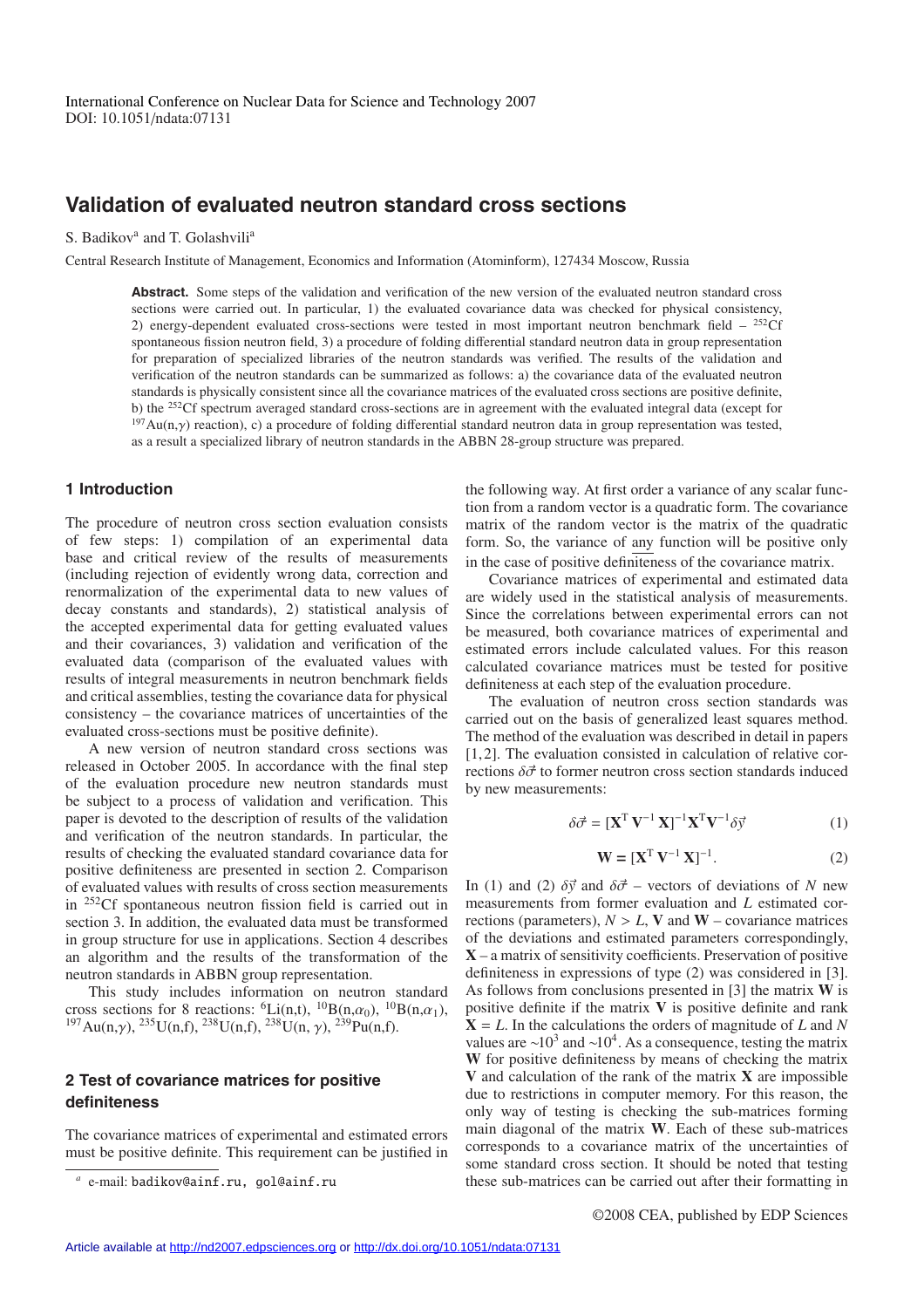**Table 1.** Maximum and minimum eigenvalues of covariance matrices (as given in file 33) of uncertainties of the standard cross sections.

| reaction                        | max           | mın       |  |  |
|---------------------------------|---------------|-----------|--|--|
| $\overline{{}^6\text{Li}(n,t)}$ | 0.18506-2     | 0.15987-6 |  |  |
| $^{10}B(n,\alpha_0)$            | 0.21079-1     | 0.55488-6 |  |  |
| ${}^{10}B(n,\alpha_1)$          | 0.30782-2     | 0.62965-7 |  |  |
| $^{197}Au(n,\gamma)$            | $0.32202 - 1$ | 0.19718-5 |  |  |
| $^{235}U(n,f)$                  | 0.16139-1     | 0.25738-5 |  |  |
| $^{238}U(n,f)$                  | $0.16741 - 1$ | 0.21347-4 |  |  |
| $^{238}U(n,\gamma)$             | 0.42291-2     | 0.20244-4 |  |  |
| $^{239}Pu(n,f)$                 | 0.16536-1     | 0.49284-5 |  |  |

file 33 in correspondence with the prescriptions of the ENDF system.

The results of testing relative covariance matrices of uncertainties of evaluated standard cross sections (presented in file 33) for positive definiteness are given in table 1 where the maximum and minimum eigenvalues of the covariance matrices are listed. As follows from table 1 all the covariance matrices are positive definite. The eigenvalues of the matrices are concentrated at relatively narrow numerical intervals – the eigenvalues change by 4–5 orders of magnitude. Thus, from the point of view of positive definiteness the evaluated standard covariance data is physically consistent.

## **3 Validation of neutron standards with integral data**

Testing the energy-dependent differential evaluated data in neutron benchmark fields is a necessary step of the evaluation procedure. Such testing may detect troubles in the evaluated data in energy ranges where cross-section is most sensitive to results of integral measurements. Of all the neutron benchmark fields the <sup>252</sup>Cf neutron spontaneous fission spectrum is of special importance since 1) it is known with relatively high accuracy [4], 2) it has a rather simple structure, 3) small uncertainties of integral measurements (of the order of 2%) can be achieved.

First we will derive formula for average (over neutron spectrum) cross-section  $\bar{\sigma}$  and its uncertainty  $\delta \bar{\sigma}$ . In accordance with definition

$$
\bar{\sigma} = \int_{E_{\min}}^{E_{\max}} \sigma(E, \vec{\theta}) \varphi(E, \vec{\mu}) dE \Bigg| \int_{E_{\min}}^{E_{\max}} \varphi(E, \vec{\mu}) dE. \tag{3}
$$

Here  $\sigma(E, \vec{\theta})$  – a differential cross-section,  $\varphi(E, \vec{\mu})$  – neutron spectrum,  $\vec{\theta}$  and  $\vec{\mu}$  – vectors of parameters with known covariance matrices  $Var(\vec{\theta})$  and  $Var(\vec{\mu})$ . If the spectrum  $\varphi(E, \vec{\mu})$  is given in a form of stepwise function

$$
\varphi(E,\vec{\mu}) = \mu_i = \varphi_i \quad \text{if} \quad E_i \le E < E_{i+1},\tag{4}
$$

**Table 2.** Calculated <sup>252</sup>Cf spectrum averaged neutron standard cross sections in comparison with evaluated integral data [5].

| reaction                        | energy         | $\bar{\sigma}$ (calc) | $\Delta\bar{\sigma}$ (calc) | $\bar{\sigma}$ (ev) | Λō      |
|---------------------------------|----------------|-----------------------|-----------------------------|---------------------|---------|
|                                 | range, MeV     | h                     | $\%$                        | b                   | (ev), % |
| $\overline{{}^6\text{Li}}(n,t)$ | $0.015 - 2.80$ | 0.284                 | 0.823                       |                     |         |
| $^{10}B(n,\alpha_0)$            | $0.015 - 1.0$  | 0.0408                | 2.45                        |                     |         |
| $^{10}B(n,\alpha_1)$            | $0.015 - 1.0$  | 1.852                 | 1.42                        |                     |         |
| $197$ Au(n, $\gamma$ )          | $0.015 - 2.80$ | 0.0698                | 0.810                       | 0.0768              | 1.59    |
| $^{235}U(n,f)$                  | $0.015 - 20.0$ | 1.223                 | 0.293                       | 1.210               | 1.2     |
| $^{238}U(n,f)$                  | $1.00 - 20.0$  | 0.317                 | 0.407                       | 0.326               | 1.64    |
| <sup>238</sup> U(n, $\gamma$ )  | $0.015 - 2.20$ | 0.0614                | 1.035                       |                     | -       |
| $^{239}Pu(n,f)$                 | $0.015 - 20.0$ | 1.796                 | 0.354                       | 1.812               | 1.37    |

formula (3) can be transformed in the following way

$$
\bar{\sigma} = \sum_{i=1}^{n} \frac{\varphi_i (E_{i+1} - E_i)'}{E_{\text{max}}}
$$
\n
$$
\bar{\sigma} = \sum_{i=1}^{n} \frac{\varphi_i (E_{i+1} - E_i)'}{E_{\text{max}}}
$$
\n
$$
E_{i+1} - E_i = \sum_{i=1}^{n} F_i \bar{\sigma_i}'.
$$
\n(5)

At first order random deviation  $\delta\bar{\sigma}$  in the average cross section induced by the deviation in parameters is as follows

$$
\delta \bar{\sigma} = \sum_{k=1}^{L} \frac{\partial \bar{\sigma}}{\partial \theta_k} \delta \theta_k + \sum_{j=1}^{n} \frac{\partial \bar{\sigma}}{\partial F_j} \delta F_j. \tag{6}
$$

Then,

$$
Var(\bar{\sigma}) = \left(\frac{\partial \bar{\sigma}}{\partial \vec{\theta}}\right)^T Var(\vec{\theta}) \left(\frac{\partial \bar{\sigma}}{\partial \vec{\theta}}\right) + \left(\frac{\partial \bar{\sigma}}{\partial \vec{F}}\right)^T Var(\vec{F}) \left(\frac{\partial \bar{\sigma}}{\partial \vec{F}}\right)
$$

where

$$
\frac{\partial \bar{\sigma}}{\partial \theta_k} = \sum_{i=1}^n F_i \frac{\int\limits_{E_i}^{E_{i+1}} \frac{\partial \sigma(E, \vec{\theta})}{\partial \theta_k} dE}{E_{i+1} - E_i} \quad \frac{\partial \bar{\sigma}}{\partial F_m} = \bar{\sigma}_m = \frac{\int\limits_{E_m}^{E_{m+1}} \sigma(E, \vec{\theta}) dE}{E_{m+1} - E_m}.
$$

Calculated 252Cf spectrum averaged neutron standard crosssections are given in table 2 in comparison with integral data evaluated by W. Mannhart [5]. The differential evaluated cross sections were averaged over energy intervals (see column 2) where the cross-sections are used as neutron standards. The blanks in table 2 indicate the absence of integral evaluated data.

## **4 Transformation of the neutron standard data in ABBN group structure**

For use in reactor applications the evaluated neutron cross section data must be transformed in a group structure. The ABBN 28-group representation is widely used in reactor physics [6]. So, it would be useful to transform the evaluated neutron cross section standards in ABBN group structure.

Input information for the transformation is the data from the file 3 (cross sections) and file 33 (covariances) of the